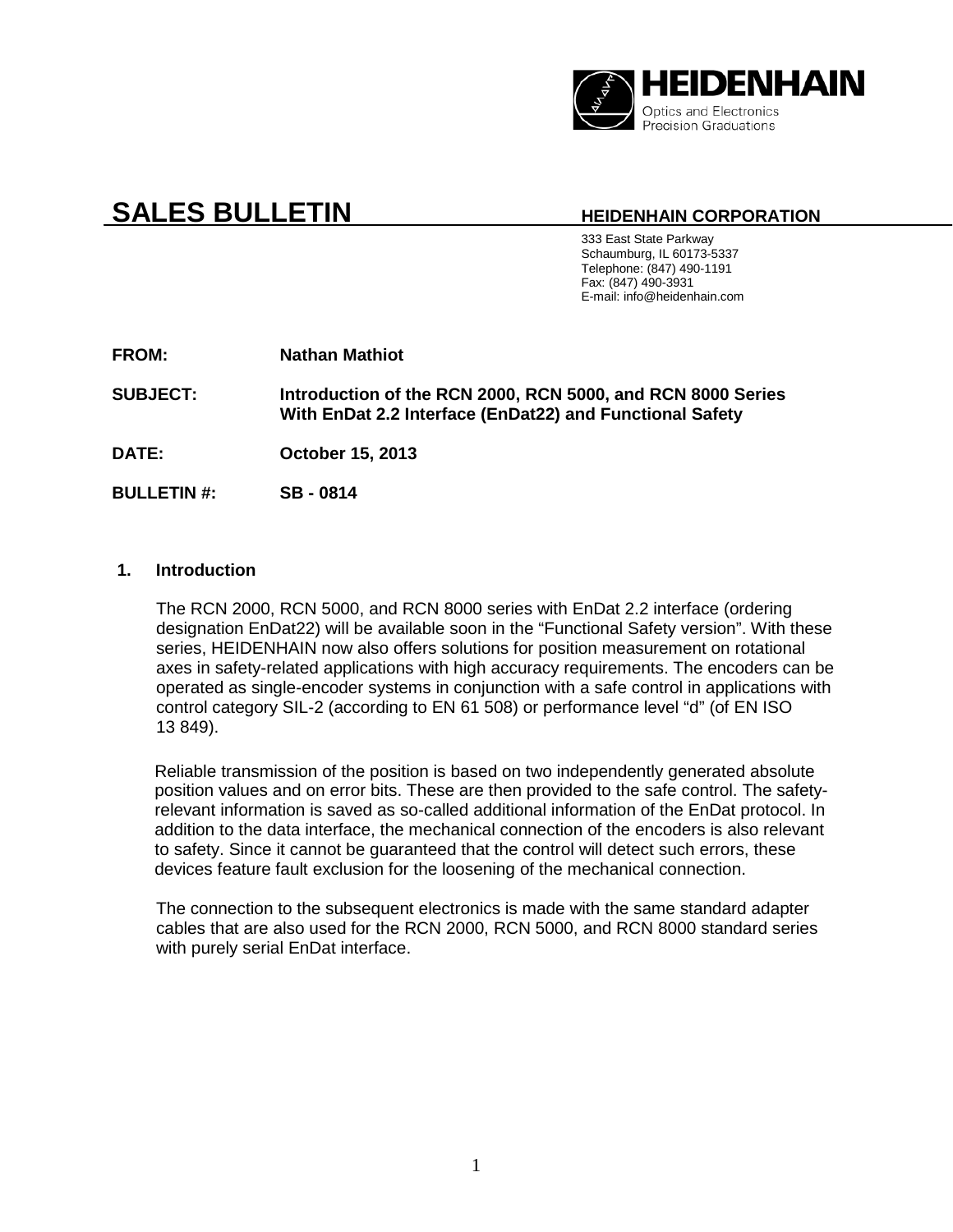

#### **2. Mounting**

To ensure fault exclusion for the loosening of the mechanical connection, some peculiarities must be considered for the shaft connection of the RCN with functional safety. There are two mounting options. The housing in turn is mounted as usual via the integral mounting flange and the centering collar.

## **Mounting option I: Shaft connection with ring nut and catch**

The shaft connection of the RCN with functional safety can be made by means of a ring nut. In this case, a catch must be used in addition to the ring nut. The catch, as well as the ring nut, can be ordered as accessories from HEIDENHAIN.

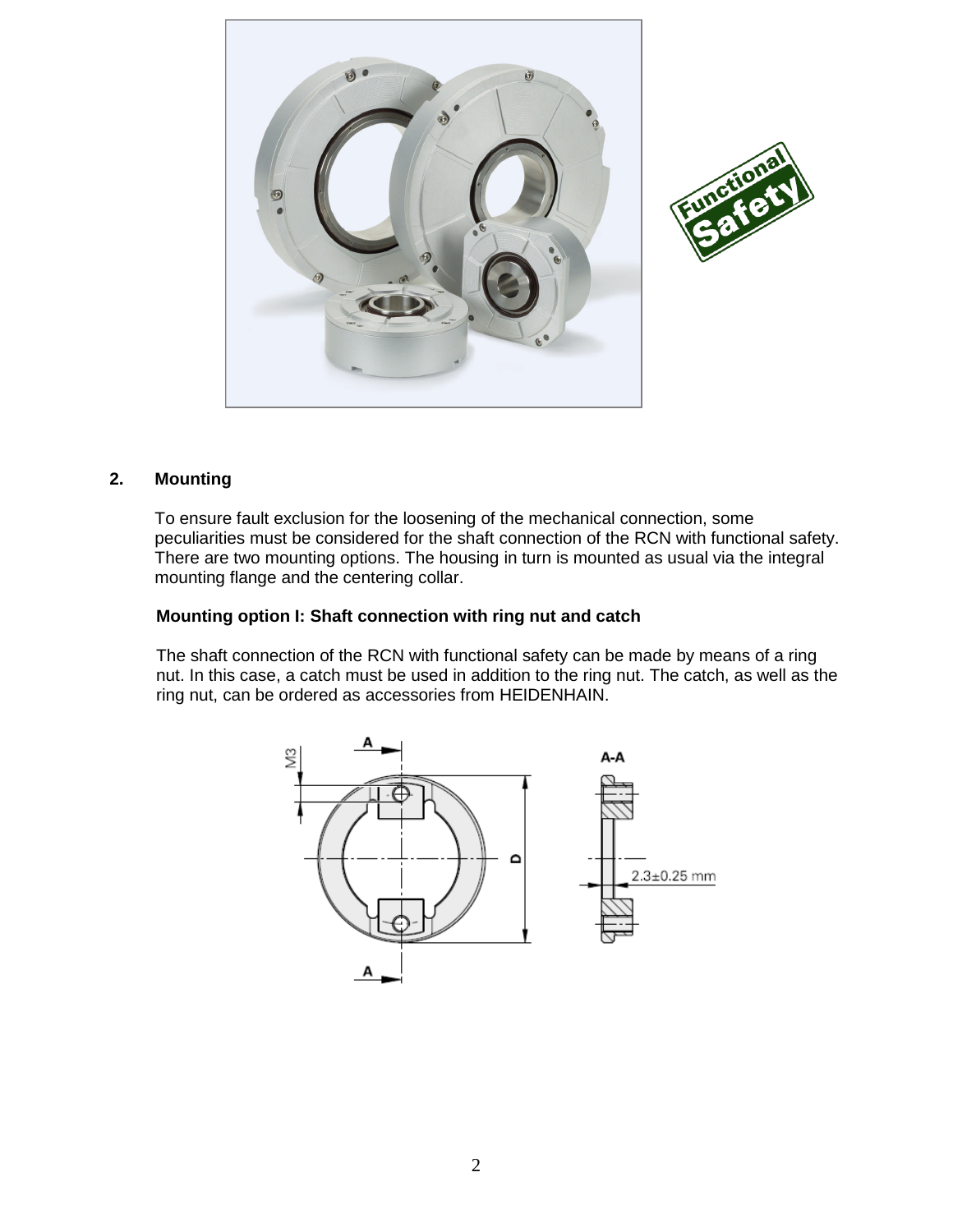|                           | Hollow shaft of the<br><b>RCN</b> | ID        |
|---------------------------|-----------------------------------|-----------|
| <b>Catch for RCN 2x10</b> | $\varnothing$ 20 mm               | 817921-01 |
| <b>Catch for RCN 5x10</b> | $\varnothing$ 35 mm               | 817921-02 |
| <b>Catch for RCN 8x10</b> | $\varnothing$ 60 mm               | 817921-03 |
|                           | $\varnothing$ 100 mm              | 817921-04 |



There are two shackles on the inside diameter of the catch (three shackles on the RCN 8000). These lock into the slots of the mating measured shaft, which must be provided additionally for the safe connection, and thus permit a positive-locking connection with the measured shaft. Another positive-locking connection is made with the hollow shaft of the angle encoder. For this purpose, the catch has another two shackles on the front (three shackles on the RCN 8000), which lock into the slots of the encoder's hollow shaft. This finally ensures a safe mechanical connection between the hollow shaft of the encoder and the mating measured shaft.

#### **Mounting option II: Front-end shaft coupling with mounting screws and spring pins**

The hollow shaft is attached with the threaded holes on the face and by means of special mounting elements fitted to the individual design (not included in delivery). The safe mechanical shaft connection is then made with additional spring pins. These are pushed into the mating mounting element until the spring pins protrude by about 4 mm. When the mounting element and the angle encoder are pushed together in axial direction, the protruding part of the spring pins locks into the holes of the hollow shaft and thus ensures the safe mechanical connection between the hollow shaft of the encoder and the mating mounting element.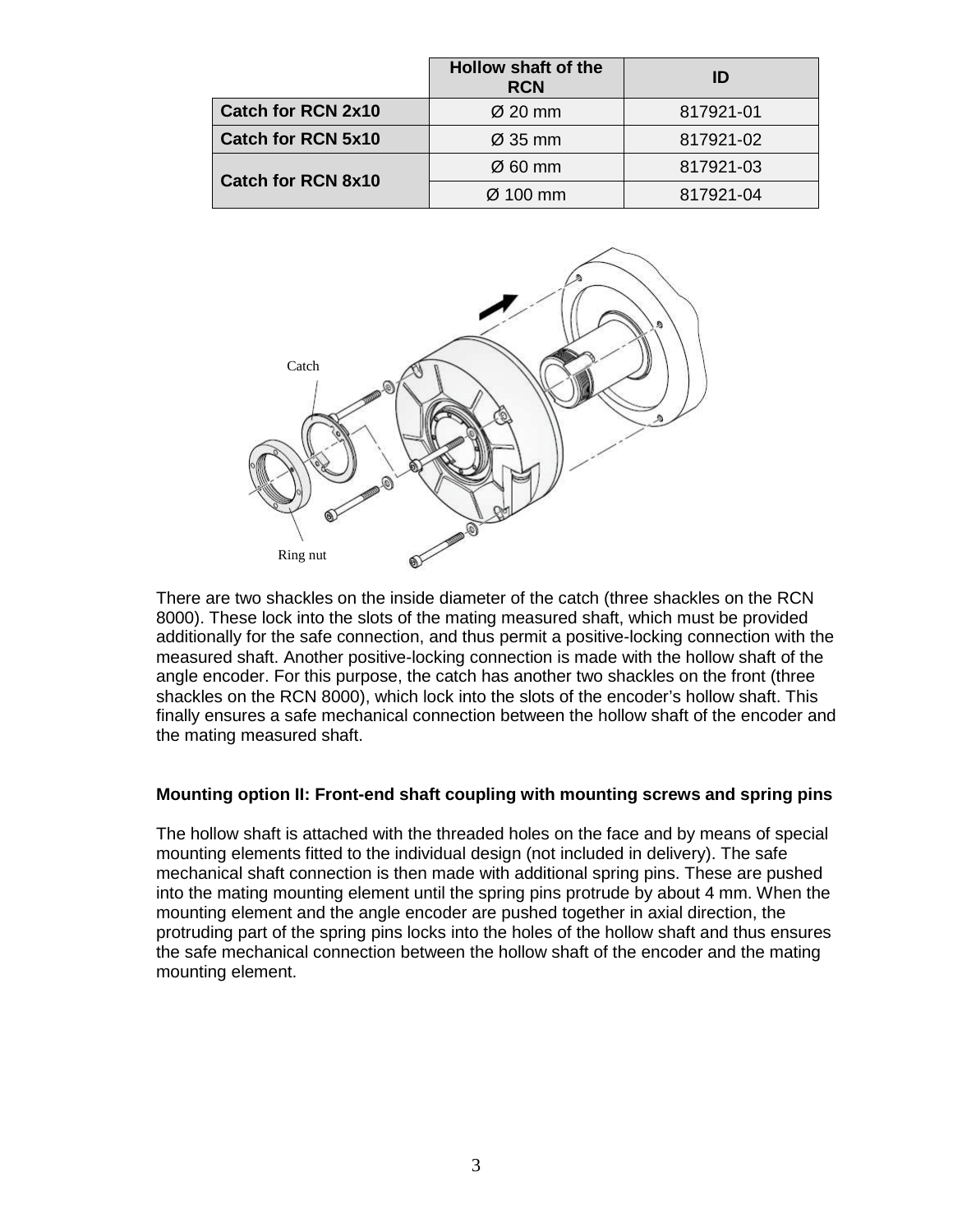

#### **3. Schedule**

The RCN 2000, RCN 5000, and RCN 8000 series in the "Functional Safety version" will be available in series as of December 2013.

The "Functional Safety versions" of the angle encoders have the following ID numbers:

|                 | <b>Hollow shaft</b> | <b>System accuracy</b> | ID        |
|-----------------|---------------------|------------------------|-----------|
| <b>RCN 2310</b> | $20 \text{ mm}$     | $\pm$ 5"               | 667789-01 |
| <b>RCN 2510</b> |                     | ± 2.5"                 | 667790-01 |
| <b>RCN 5310</b> | 35 mm               | $\pm$ 5"               | 667835-01 |
| <b>RCN 5510</b> |                     | ± 2.5"                 | 667836-01 |
| <b>RCN 8310</b> | 60 mm               | $\pm$ 2"               | 667600-01 |
|                 | 100 mm              | $\pm$ 2"               | 667594-01 |
| <b>RCN 8510</b> | 60 mm               | $\pm$ 1"               | 667601-01 |
|                 | 100 mm              | $\pm$ 1"               | 667595-01 |

### **Attachment**

• Price sheets for RCN 2000, RCN 5000, RCN 8000,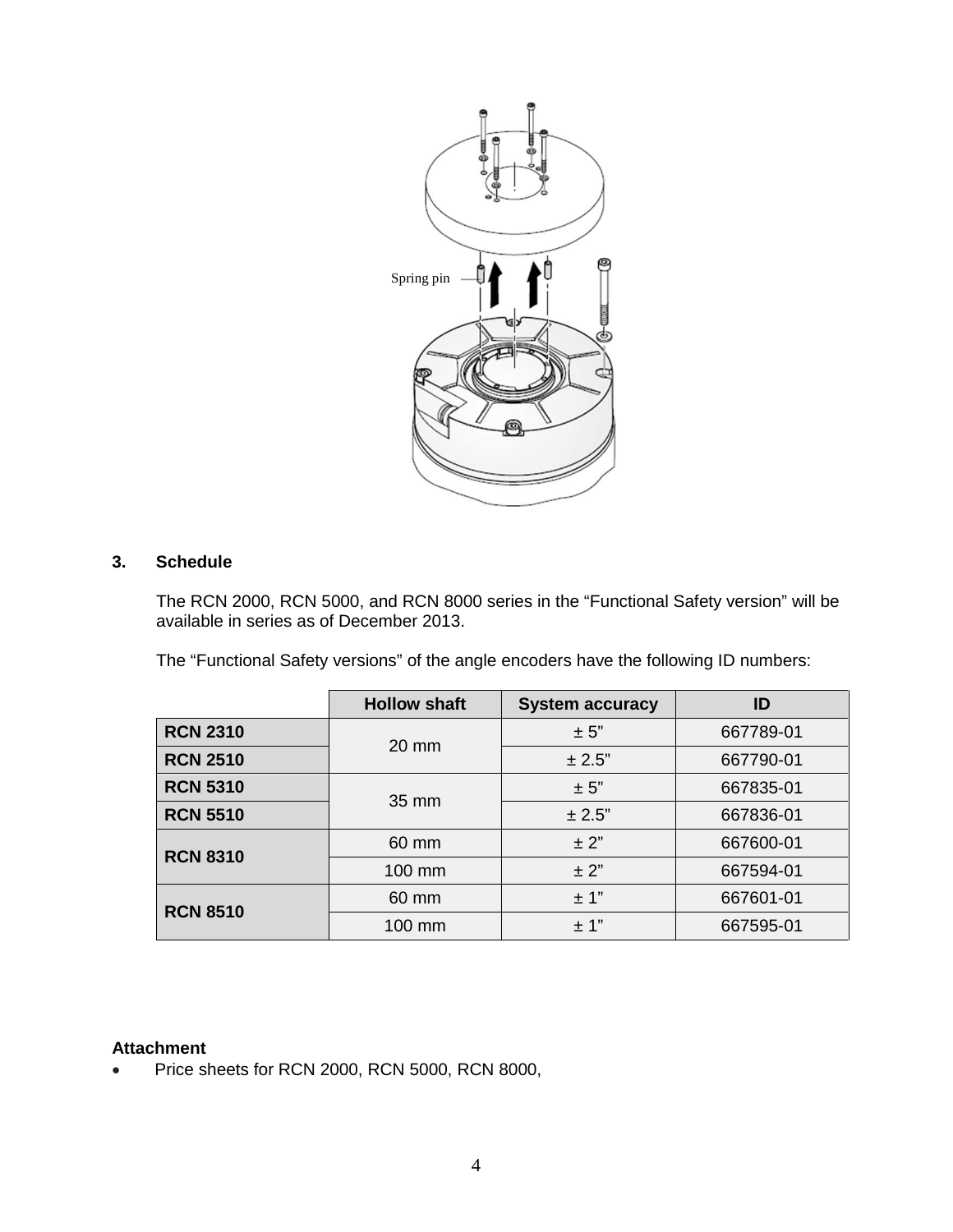# **RCN 2310, RCN 2380, RCN 2390F, RCN 2390M**

|                                 | <b>RCN 2310</b>                             | <b>RCN 2380</b>                                                  | <b>RCN 2390F</b> | <b>RCN 2390M</b>                   |  |  |
|---------------------------------|---------------------------------------------|------------------------------------------------------------------|------------------|------------------------------------|--|--|
|                                 |                                             | Integral bearing, integral stator coupling                       |                  |                                    |  |  |
| Mating Ø flange                 | 85 mm                                       |                                                                  |                  |                                    |  |  |
| <b>System accuracy</b>          | ± 5"                                        |                                                                  |                  |                                    |  |  |
| <b>Shaft</b>                    |                                             | Hollow shaft $\varnothing$ 20 mm                                 |                  |                                    |  |  |
| <b>Position values/rev</b>      | $2^{26} = 67$ 108 864                       |                                                                  |                  |                                    |  |  |
| <b>Power supply</b>             | 3.6 to 14 V                                 |                                                                  |                  |                                    |  |  |
| <b>Absolute position values</b> | EnDat 2.2 without<br>incremental<br>signals | EnDat 2.2 with<br>incremental signals interface ai               | Fanuc serial     | Mitsubishi high<br>speed interface |  |  |
| <b>Ordering designation</b>     | EnDat <sub>22</sub>                         | EnDat <sub>02</sub>                                              | Fanuc05          | Mit03-4                            |  |  |
| <b>Incremental signals</b>      |                                             | $\approx$ 1 Vpp<br>16384 signal<br>periods/rev                   | Н                |                                    |  |  |
| Max. operating temp.            | 60 °C                                       |                                                                  |                  |                                    |  |  |
| <b>Protection</b>               | IP 64                                       |                                                                  |                  |                                    |  |  |
| <b>Electrical connection</b>    |                                             | Quick disconnect (separate adapter cable connectable to encoder) |                  |                                    |  |  |
| <b>Overall dimensions</b>       | <b>P110</b><br>$\frac{32}{2}$<br>55<br>Ø 20 |                                                                  |                  |                                    |  |  |
| ID                              | 667787-xx                                   | 667785-xx                                                        | 751363-xx        | 751365-xx                          |  |  |

|                                          |         | <b>QUANTITIES</b> |         |         |         |  |
|------------------------------------------|---------|-------------------|---------|---------|---------|--|
|                                          | 50      | 20                | 10      | 5       |         |  |
| <b>RCN 2310</b> (without adapter cable)  | 2936.80 | 3120.35           | 3303.90 | 3487.45 | 3671.00 |  |
| <b>RCN 2380</b> (without adapter cable)  | 3271.20 | 3475.65           | 3680.10 | 3884.55 | 4089.00 |  |
| <b>RCN 2390F</b> (without adapter cable) | 3271.20 | 3475.65           | 3680.10 | 3884.55 | 4089.00 |  |
| <b>RCN 2390M</b> (without adapter cable) | 3271.20 | 3475.65           | 3680.10 | 3884.55 | 4089.00 |  |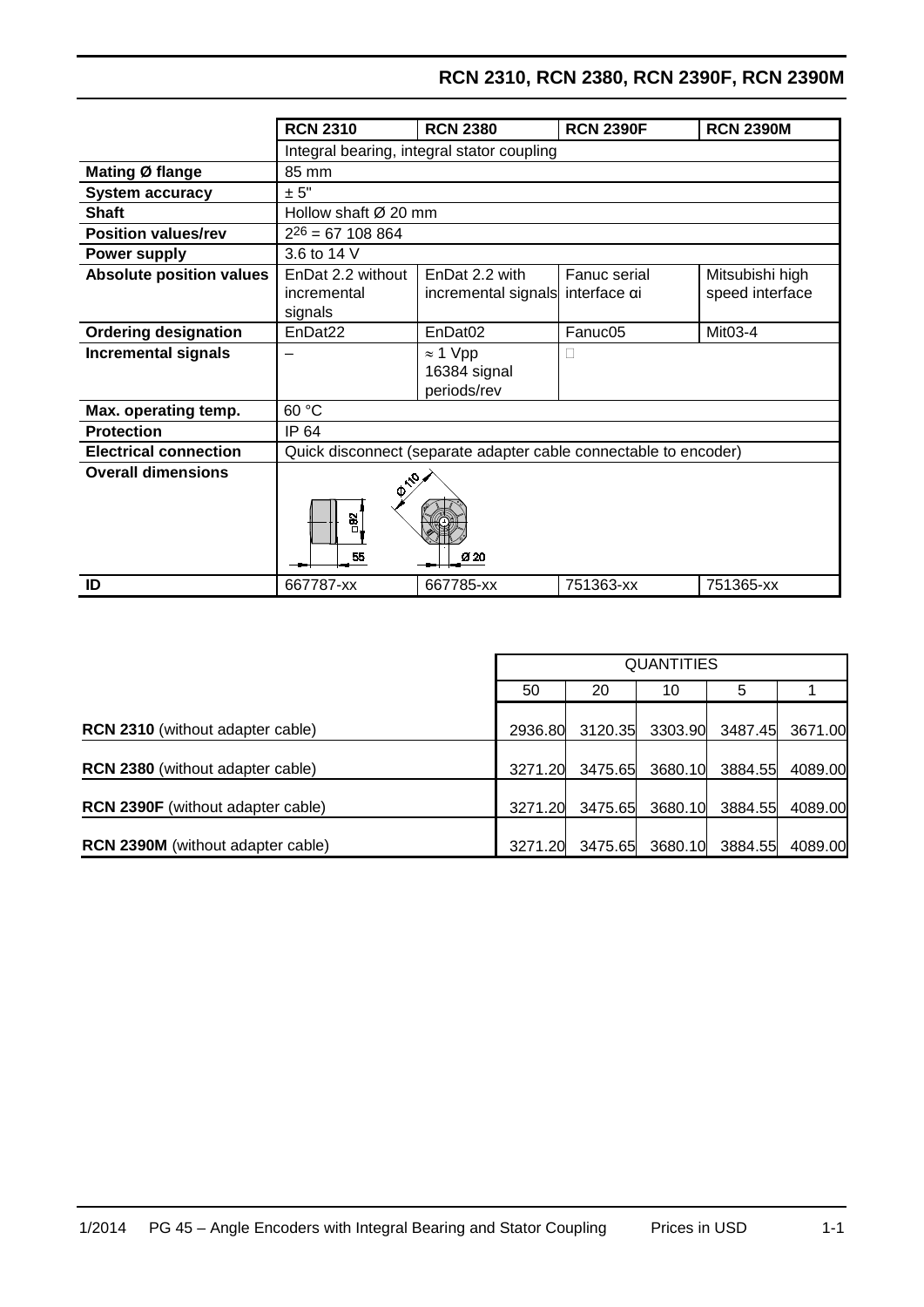# **RCN 2510, RCN 2580, RCN 2590F, RCN 2590M**

|                                 | <b>RCN 2510</b>                             | <b>RCN 2580</b>                                                  | <b>RCN 2590F</b>             | <b>RCN 2590M</b>                   |  |  |
|---------------------------------|---------------------------------------------|------------------------------------------------------------------|------------------------------|------------------------------------|--|--|
|                                 |                                             | Integral bearing, integral stator coupling                       |                              |                                    |  |  |
| Mating Ø flange                 | 85 mm                                       |                                                                  |                              |                                    |  |  |
| <b>System accuracy</b>          | ± 2.5"                                      |                                                                  |                              |                                    |  |  |
| <b>Shaft</b>                    | Hollow shaft Ø 20 mm                        |                                                                  |                              |                                    |  |  |
| <b>Position values/rev</b>      | $2^{28}$ = 268 435 456                      |                                                                  |                              |                                    |  |  |
| <b>Power supply</b>             | 3.6 to 14 V                                 |                                                                  |                              |                                    |  |  |
| <b>Absolute position values</b> | EnDat 2.2 without<br>incremental<br>signals | EnDat 2.2 with<br>incremental signals                            | Fanuc serial<br>interface αi | Mitsubishi high<br>speed interface |  |  |
| <b>Ordering designation</b>     | EnDat <sub>22</sub>                         | EnDat <sub>02</sub>                                              | Fanuc05                      | Mit03-4                            |  |  |
| <b>Incremental signals</b>      |                                             | $\approx$ 1 Vpp<br>16384 signal<br>periods/rev                   |                              |                                    |  |  |
| Max. operating temp.            | 50 °C                                       |                                                                  |                              |                                    |  |  |
| <b>Protection</b>               | IP 64                                       |                                                                  |                              |                                    |  |  |
| <b>Electrical connection</b>    |                                             | Quick disconnect (separate adapter cable connectable to encoder) |                              |                                    |  |  |
| <b>Overall dimensions</b>       | <b>P110</b><br>$\frac{32}{2}$<br>Ø 20<br>55 |                                                                  |                              |                                    |  |  |
| ID                              | 667788-xx                                   | 667786-xx                                                        | 751364-xx                    | 751367-xx                          |  |  |

|                                          |         |         | <b>QUANTITIES</b> |         |         |
|------------------------------------------|---------|---------|-------------------|---------|---------|
|                                          | 50      | 20      | 10                | 5       |         |
| <b>RCN 2510</b> (without adapter cable)  | 4672.00 | 4964.00 | 5256.00           | 5548.00 | 5840.00 |
| <b>RCN 2580</b> (without adapter cable)  | 5006.40 |         | 5319.30 5632.20   | 5945.10 | 6258.00 |
| <b>RCN 2590F</b> (without adapter cable) | 5006.40 | 5319.30 | 5632.20           | 5945.10 | 6258.00 |
| <b>RCN 2590M</b> (without adapter cable) | 5006.40 | 5319.30 | 5632.20           | 5945.10 | 6258.00 |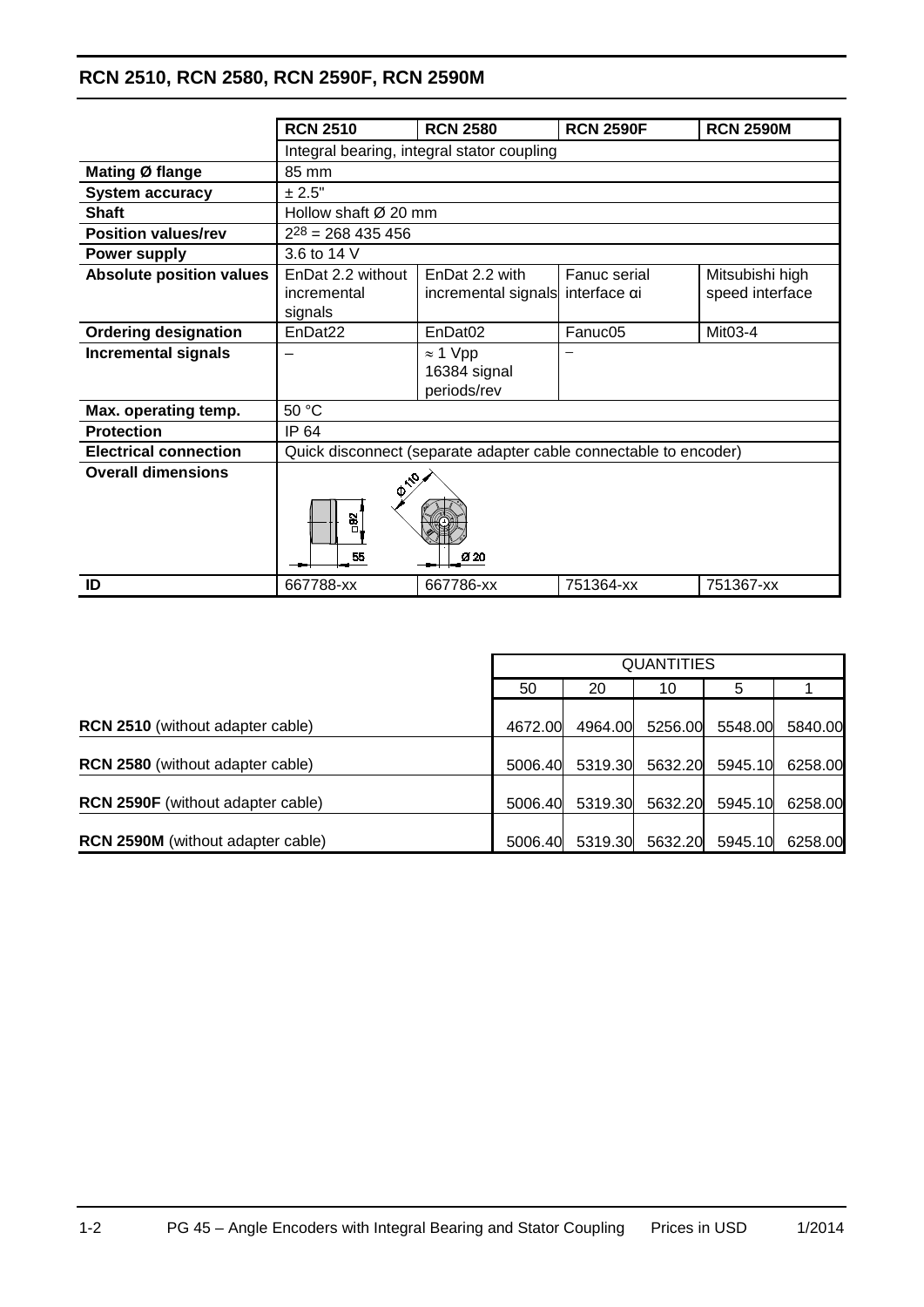# **RCN 5310, RCN 5380, RCN 5390F, RCN 5390M**

|                                 | <b>RCN 5310</b>                             | <b>RCN 5380</b>                                                  | <b>RCN 5390F</b> | <b>RCN 5390M</b>                   |  |  |
|---------------------------------|---------------------------------------------|------------------------------------------------------------------|------------------|------------------------------------|--|--|
|                                 |                                             | Integral bearing, integral stator coupling                       |                  |                                    |  |  |
| Mating Ø flange                 | 85 mm                                       |                                                                  |                  |                                    |  |  |
| <b>System accuracy</b>          | ± 5"                                        |                                                                  |                  |                                    |  |  |
| Shaft                           |                                             | Hollow shaft, Ø 35 mm                                            |                  |                                    |  |  |
| <b>Position values/rev</b>      | $2^{26} = 67$ 108 864                       |                                                                  |                  |                                    |  |  |
| <b>Power supply</b>             | 3.6 to 14 V                                 |                                                                  |                  |                                    |  |  |
| <b>Absolute position values</b> | EnDat 2.2 without<br>incremental<br>signals | EnDat 2.2 with<br>incremental signals interface ai               | Fanuc serial     | Mitsubishi high<br>speed interface |  |  |
| <b>Ordering designation</b>     | EnDat <sub>22</sub>                         | EnDat <sub>02</sub>                                              | Fanuc05          | Mit03-4                            |  |  |
| <b>Incremental signals</b>      |                                             | $\approx$ 1 Vpp<br>16384 signal<br>periods/rev                   | Ш                |                                    |  |  |
| Max. operating temp.            | 60 °C                                       |                                                                  |                  |                                    |  |  |
| <b>Protection</b>               | IP 64                                       |                                                                  |                  |                                    |  |  |
| <b>Electrical connection</b>    |                                             | Quick disconnect (separate adapter cable connectable to encoder) |                  |                                    |  |  |
| <b>Overall dimensions</b>       | 의<br>Ø<br>42                                | Ø35                                                              |                  |                                    |  |  |
| ID                              | 667833-xx                                   | 667831-xx                                                        | 751368-xx        | 751370-xx                          |  |  |

|                                         |         |         | <b>QUANTITIES</b> |         |         |
|-----------------------------------------|---------|---------|-------------------|---------|---------|
|                                         | 50      | 20      | 10                | 5       |         |
| <b>RCN 5310</b> (without adapter cable) | 3271.20 |         | 3475.65 3680.10   | 3884.55 | 4089.00 |
| <b>RCN 5380</b> (without adapter cable) | 3604.00 | 3829.25 | 4054.50           | 4279.75 | 4505.00 |
| RCN 5390F (without adapter cable)       | 3604.00 | 3829.25 | 4054.50           | 4279.75 | 4505.00 |
| RCN 5390M (without adapter cable)       | 3604.00 | 3829.25 | 4054.50           | 4279.75 | 4505.00 |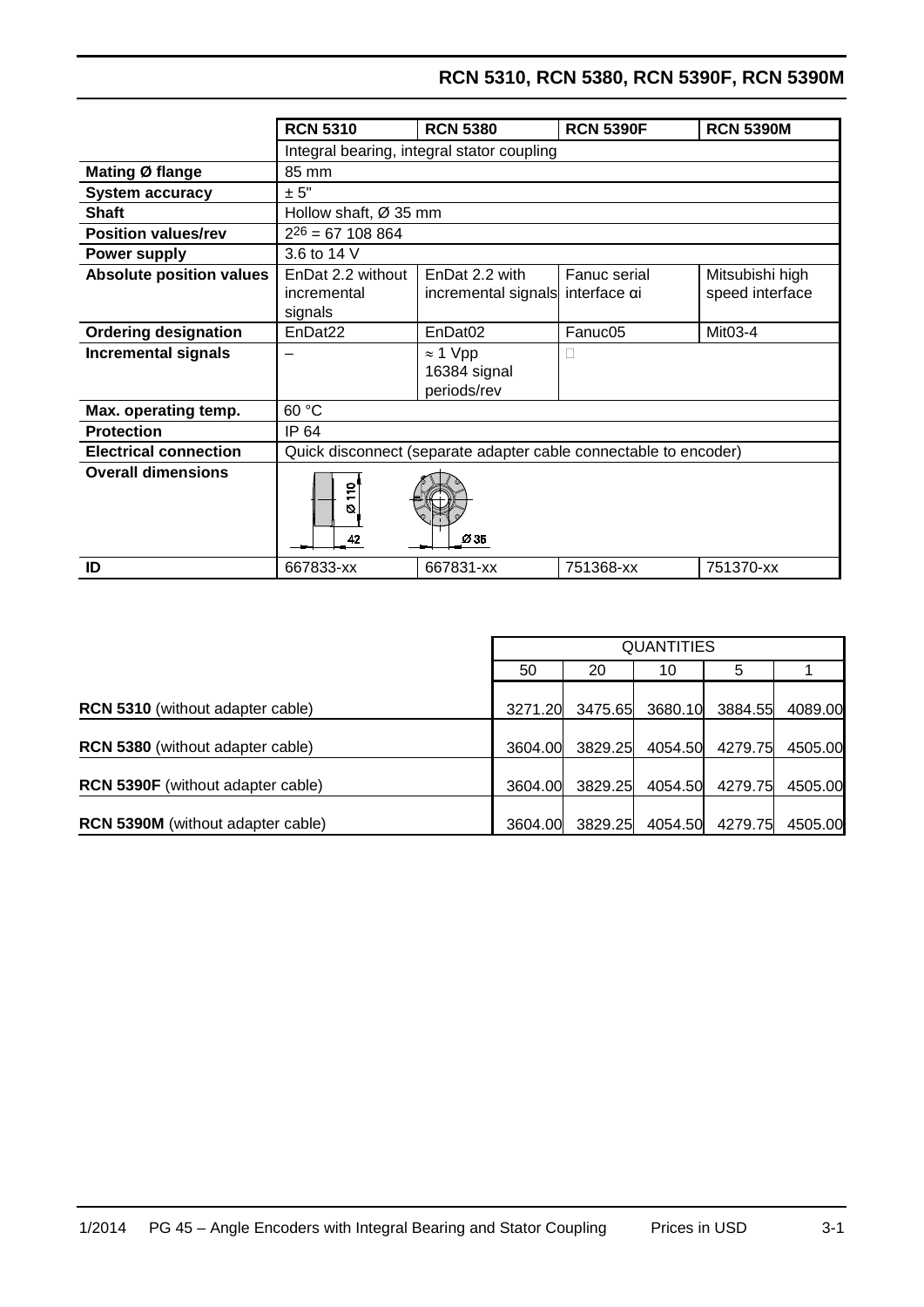# **RCN 5510, RCN 5580, RCN 5590F, RCN 5590M**

|                                 | <b>RCN 5510</b>                             | <b>RCN 5580</b>                                                  | <b>RCN 5590F</b>             | <b>RCN 5590M</b>                   |  |  |
|---------------------------------|---------------------------------------------|------------------------------------------------------------------|------------------------------|------------------------------------|--|--|
|                                 |                                             | Integral bearing, integral stator coupling                       |                              |                                    |  |  |
| Mating Ø flange                 | 85 mm                                       |                                                                  |                              |                                    |  |  |
| <b>System accuracy</b>          | ± 2.5"                                      |                                                                  |                              |                                    |  |  |
| <b>Shaft</b>                    |                                             | Hollow shaft, $\varnothing$ 35 mm                                |                              |                                    |  |  |
| <b>Position values/rev</b>      | $2^{28}$ = 268 435 456                      |                                                                  |                              |                                    |  |  |
| <b>Power supply</b>             | 3.6 to 14 V                                 |                                                                  |                              |                                    |  |  |
| <b>Absolute position values</b> | EnDat 2.2 without<br>incremental<br>signals | EnDat 2.2 with<br>incremental signals                            | Fanuc serial<br>interface αi | Mitsubishi high<br>speed interface |  |  |
| <b>Ordering designation</b>     | EnDat <sub>22</sub>                         | EnDat <sub>02</sub>                                              | Fanuc05                      | Mit03-4                            |  |  |
| <b>Incremental signals</b>      |                                             | $\approx$ 1 Vpp<br>16384 signal<br>periods/rev                   | Ш                            |                                    |  |  |
| Max. operating temp.            | 50 °C                                       |                                                                  |                              |                                    |  |  |
| <b>Protection</b>               | IP 64                                       |                                                                  |                              |                                    |  |  |
| <b>Electrical connection</b>    |                                             | Quick disconnect (separate adapter cable connectable to encoder) |                              |                                    |  |  |
| <b>Overall dimensions</b>       | $\frac{1}{2}$<br>ø<br>42                    | Ø35                                                              |                              |                                    |  |  |
| ID                              | 667834-xx                                   | 667832-xx                                                        | 751369-xx                    | 751371-xx                          |  |  |

|                                         |         |         | <b>QUANTITES</b> |                 |         |
|-----------------------------------------|---------|---------|------------------|-----------------|---------|
|                                         | 50      | 20      | 10               | 5               |         |
| <b>RCN 5510</b> (without adapter cable) | 5006.40 | 5319.30 | 5632.20          | 5945.10         | 6258.00 |
| RCN 5580 (without adapter cable)        | 5339.20 | 5672.90 |                  | 6006.60 6340.30 | 6674.00 |
| RCN 5590F (without adapter cable)       | 5339.20 | 5672.90 |                  | 6006.60 6340.30 | 6674.00 |
| RCN 5590M (without adapter cable)       | 5339.20 | 5672.90 |                  | 6006.60 6340.30 | 6674.00 |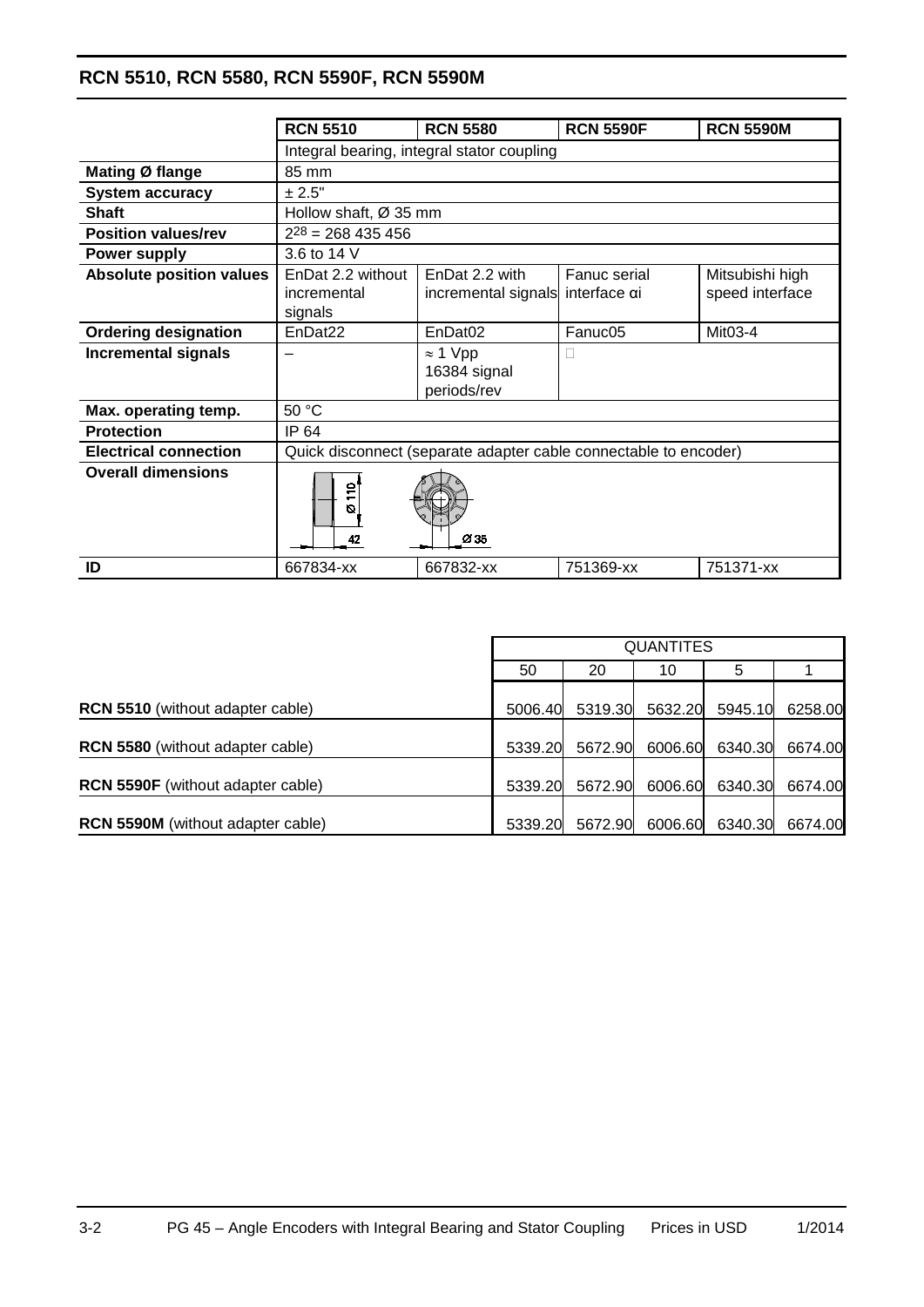# **RCN 8310, RCN 8380, RCN 8390F, RCN 8390M**

|                                 | <b>RCN 8310</b>                                   | <b>RCN 8380</b>                                                  | <b>RCN 8390F</b>                                            | <b>RCN 8390M</b>                                            |
|---------------------------------|---------------------------------------------------|------------------------------------------------------------------|-------------------------------------------------------------|-------------------------------------------------------------|
|                                 |                                                   | Integral bearing, integral stator coupling                       |                                                             |                                                             |
| Mating Ø flange                 | 180 mm                                            |                                                                  |                                                             |                                                             |
| <b>System accuracy</b>          | ± 2"                                              |                                                                  |                                                             |                                                             |
| <b>Shaft</b>                    | Hollow shaft $\varnothing$ 60 mm/100 mm           |                                                                  |                                                             |                                                             |
| <b>Position values/rev</b>      | $2^{29}$ = 536 870 912                            |                                                                  |                                                             |                                                             |
| <b>Power supply</b>             | 3.6 V to 14 V                                     |                                                                  |                                                             |                                                             |
| <b>Absolute position values</b> | EnDat 2.2 without                                 | EnDat 2.2 with                                                   | Fanuc serial                                                | Mitsubishi high                                             |
|                                 | incremental                                       | incremental signals                                              | interface αi                                                | speed interface                                             |
|                                 | signals                                           |                                                                  |                                                             |                                                             |
| <b>Ordering designation</b>     | EnDat <sub>22</sub>                               | EnDat <sub>02</sub>                                              | Fanuc05                                                     | Mit03-4                                                     |
| <b>Incremental signals</b>      |                                                   | $\approx$ 1 Vpp                                                  | П                                                           |                                                             |
|                                 |                                                   | 32768 signal                                                     |                                                             |                                                             |
|                                 |                                                   | periods/rev                                                      |                                                             |                                                             |
| Max. operating temp.            | 50 °C                                             |                                                                  |                                                             |                                                             |
| <b>Protection</b>               | <b>IP 64</b>                                      |                                                                  |                                                             |                                                             |
| <b>Electrical connection</b>    |                                                   | Quick disconnect (separate adapter cable connectable to encoder) |                                                             |                                                             |
| <b>Overall dimensions</b>       | Hollow shaft $\varnothing$ 60 mm                  |                                                                  | Hollow shaft Ø 100 mm                                       |                                                             |
|                                 | 200<br>ø<br>40                                    | Ø 60                                                             | 200<br>Ø<br>40                                              | $\cancel{0}$ 100                                            |
| ID                              | Ø 60 mm:<br>667598-xx<br>$Ø$ 100 mm:<br>667592-xx | $Ø$ 60 mm:<br>667596-xx<br>$Ø$ 100 mm:<br>667590-xx              | $\varnothing$ 60 mm:<br>671081-xx<br>Ø 100 mm:<br>671068-xx | Ø 60 mm:<br>671085-xx<br>$\varnothing$ 100 mm:<br>671070-xx |

|                                                                                                                   |                                                                                                            |                    | <b>QUANTITIES</b>          |                    |                    |
|-------------------------------------------------------------------------------------------------------------------|------------------------------------------------------------------------------------------------------------|--------------------|----------------------------|--------------------|--------------------|
|                                                                                                                   | 50                                                                                                         | 20                 | 10                         | 5                  |                    |
| <b>RCN 8310</b> (without adapter cable)<br>Hollow shaft $\varnothing$ 60 mm<br>Hollow shaft $\varnothing$ 100 mm  | 5740.00<br>6457.50<br>6816.25<br>7175.00<br>6098.75<br>8094.00<br>6475.20<br>6879.90<br>7284.60<br>7689.30 |                    |                            |                    |                    |
| <b>RCN 8380</b> (without adapter cable)<br>Hollow shaft $\varnothing$ 60 mm<br>Hollow shaft $\varnothing$ 100 mm  | 6074.40<br>6808.00                                                                                         | 6454.05<br>7233.50 | 6833.70<br>7659.00         | 7213.35<br>8084.50 | 7593.00<br>8510.00 |
| <b>RCN 8390F</b> (without adapter cable)<br>Hollow shaft $\varnothing$ 60 mm<br>Hollow shaft $\varnothing$ 100 mm | 6074.40<br>6808.00                                                                                         | 6454.05<br>7233.50 | 6833.70<br>7659.00         | 7213.35<br>8084.50 | 7593.00<br>8510.00 |
| <b>RCN 8390M</b> (without adapter cable)<br>Hollow shaft $\varnothing$ 60 mm<br>Hollow shaft $\varnothing$ 100 mm | 6074.40<br>6808.00                                                                                         | 6454.05            | 6833.70<br>7233.50 7659.00 | 7213.35<br>8084.50 | 7593.00<br>8510.00 |